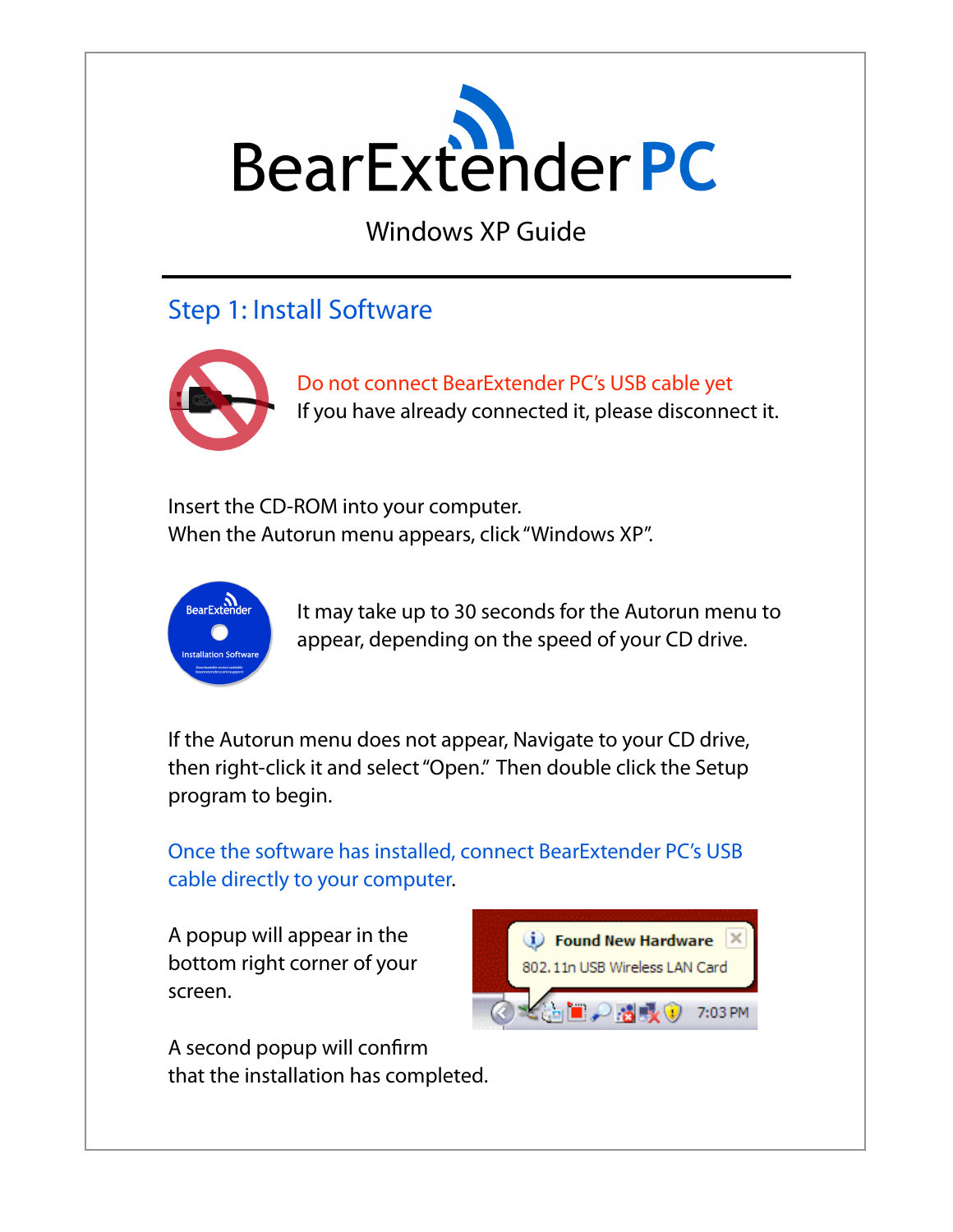Depending on your version of Windows XP Service Pack, you may not see a message saying the installation has completed.

Instead, you may see the Windows Hardware wizard. If the Windows Hardware wizard appears on your screen, on the first screen select "No, not this time."



Then on the next screen select "Install software automatically (Recommended)".

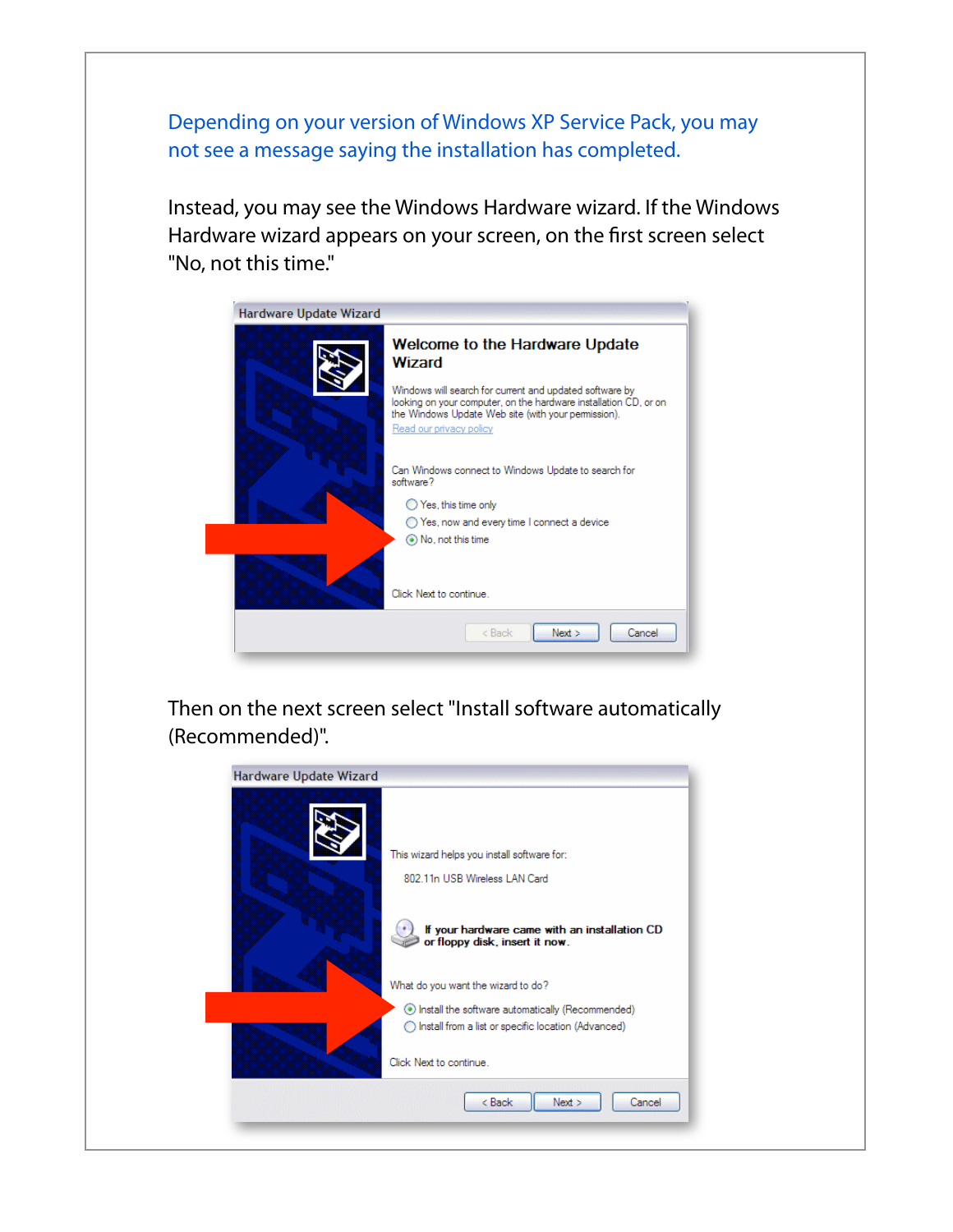The hardware wizard will then complete the installation. Depending on your processor speed, this process can take up to 2 minutes.

Once completed, click the Finish button and proceed to the next step.

## Step 2: Disable your Built-in Wi-Fi card

If your computer has a built-in Wi-Fi card, please disable it.

Some laptops have a ON/OFF switch for disabling the built-in Wi-Fi card. If your computer does not have a switch, go to Control Panel > Network Connections.

Then right-click your built-in Wi-Fi card and click "Disable."

You can repeat this step and select "Enable" when you wish to use your internal Wi-Fi card again.

Instructions continued on next page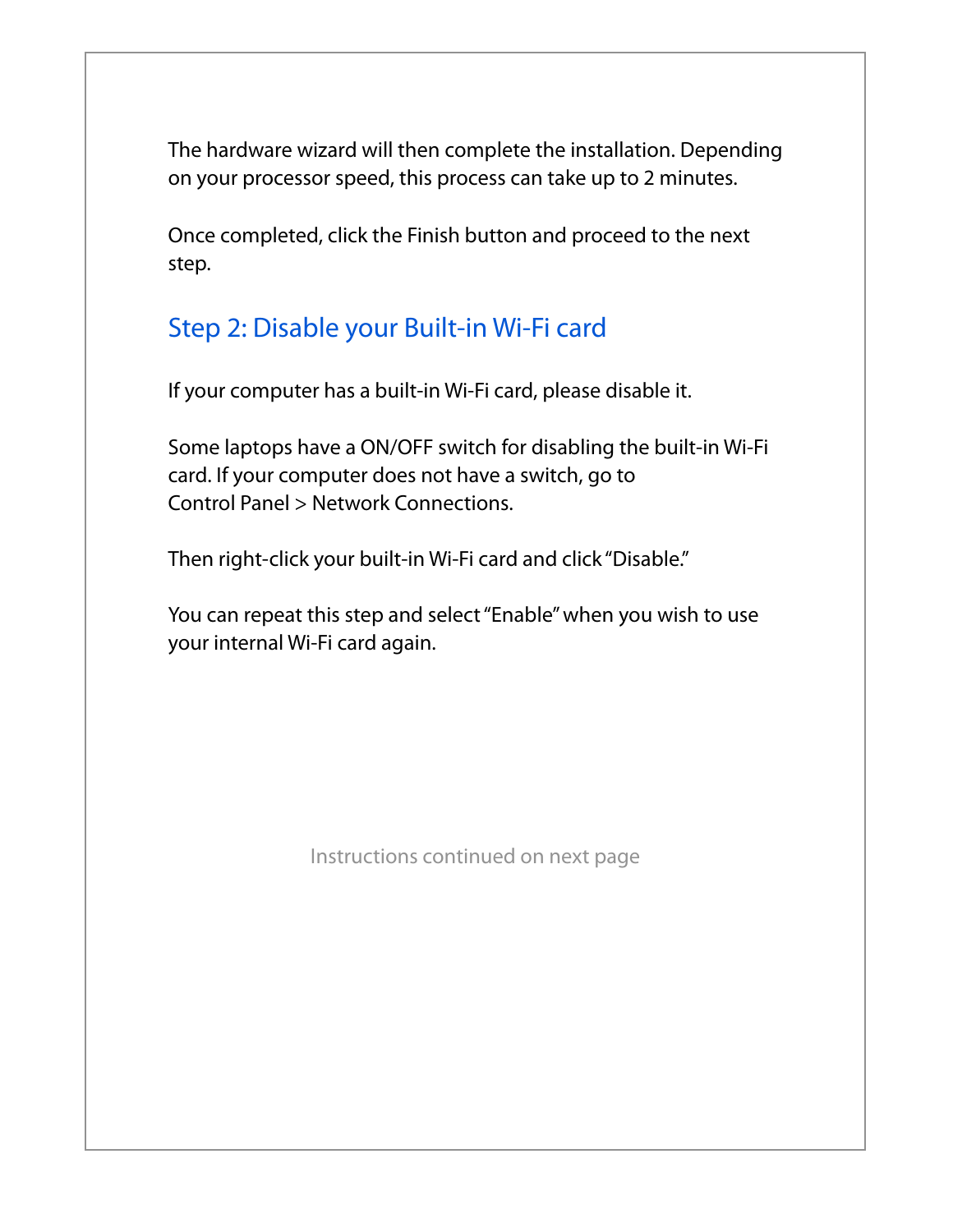# Step 3: Scan and Join a Network

Because BearExtender PC uses the built-in Windows XP interface for connecting to wireless networks, there is no new software to learn.

Simply right-click on the Network icon located in the bottom right corner of your screen:



Then select "View Available Networks".



A list of nearby networks will appear.

Select your network and click "Connect." You will be asked for a password if required.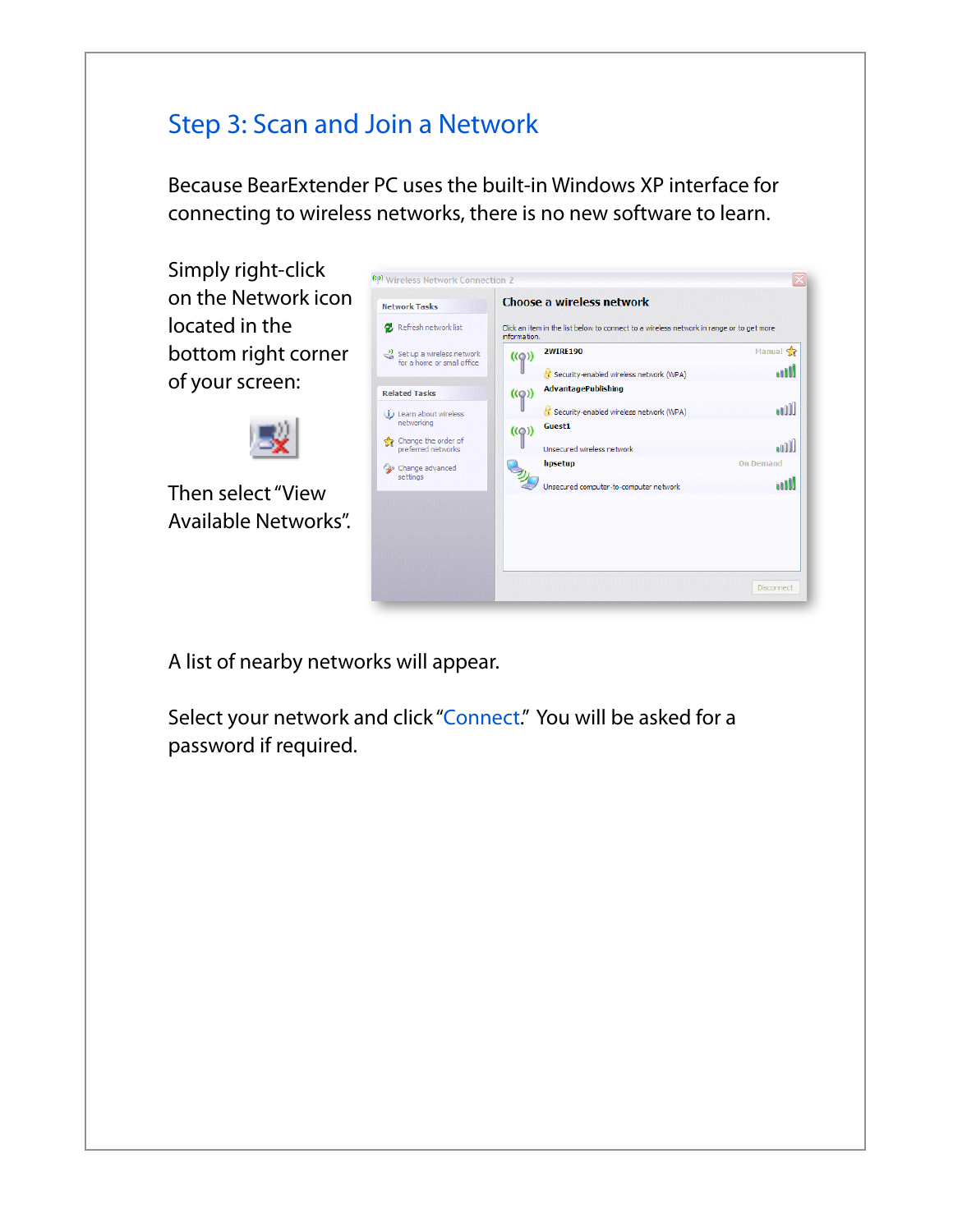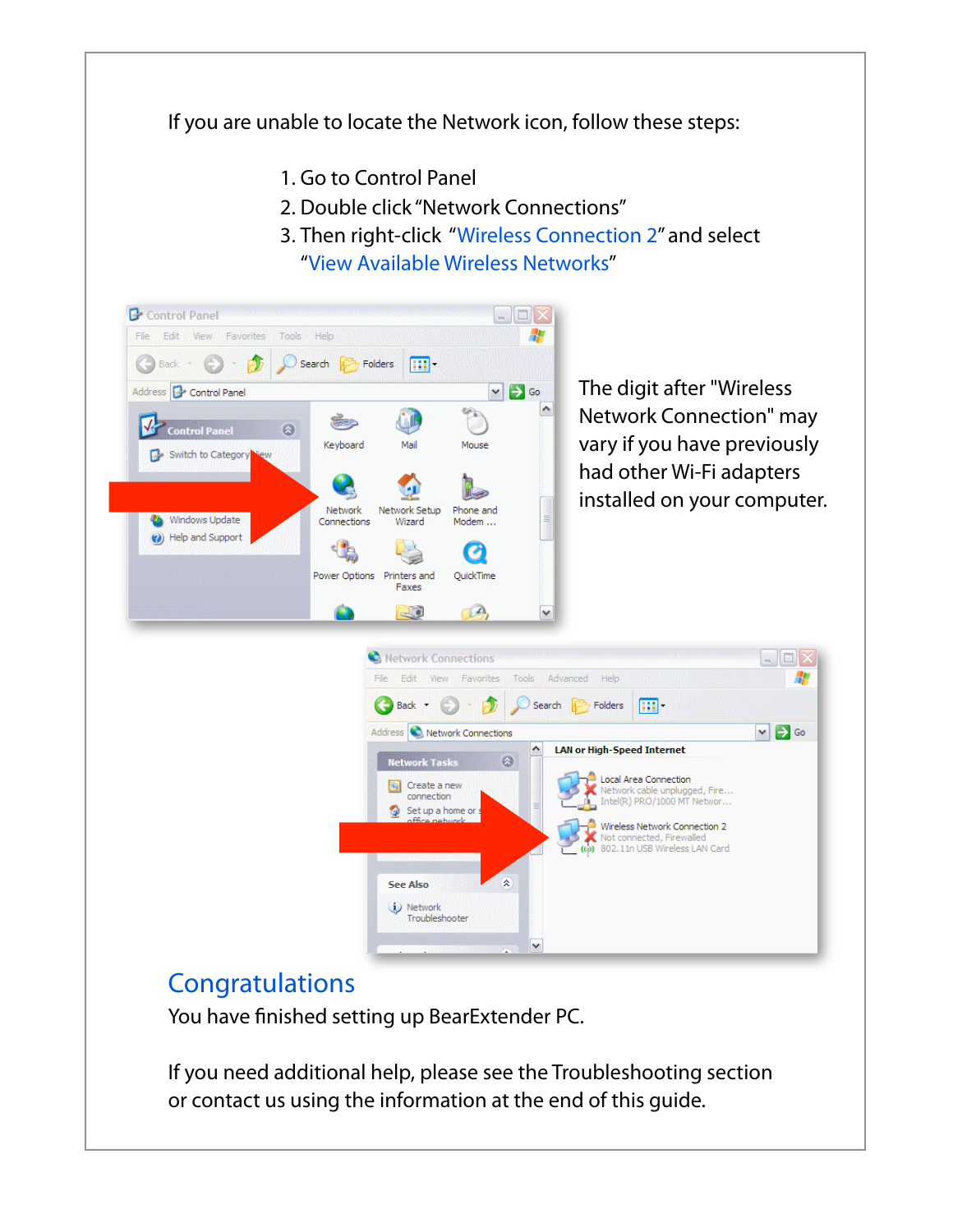# Troubleshooting

1. I do not see any connection icon in the bottom right of my screen, and when I follow the instructions to go to the device in the Control Panel > Network Connections I am not able to see the device there either.

Be sure you have run the Setup program from the CD in its entirety. If you have, and BearExtender PC is connected to your computer, please contact BearExtender support for further assistance.

2. The specifications for this product say 150 Mbps max speed, but the Connection Status tab reports that I am only connected at 54 Mbps, why?

This most likely means you are connected to an 802.11g router. To achieve speeds above 54 Mbps you must be connected to an 802.11n router. Depending on how your 802.11n router is set, you may connect above 54 mbps but below 150 Mbps.

For information on how to maximize transfer speeds by adjusting your router settings for optimal 802.11n performance, please contact BearExtender support. Please be sure to include your Wireless Router brand and model number.

3. When scanning for networks I see the exact same number of networks and the same signal strength compared to my internal WiFi card. How can this be?

There are two possible issues here. First, if you have not disabled your internal Wi-Fi card per this instruction manual, Windows is still using your internal card to scan for network connections. So even though BearExtender PC may be connected to your computer, your computer is not using it. Please follow the steps outlined in Step 2 of this document to ensure your internal card is disabled.